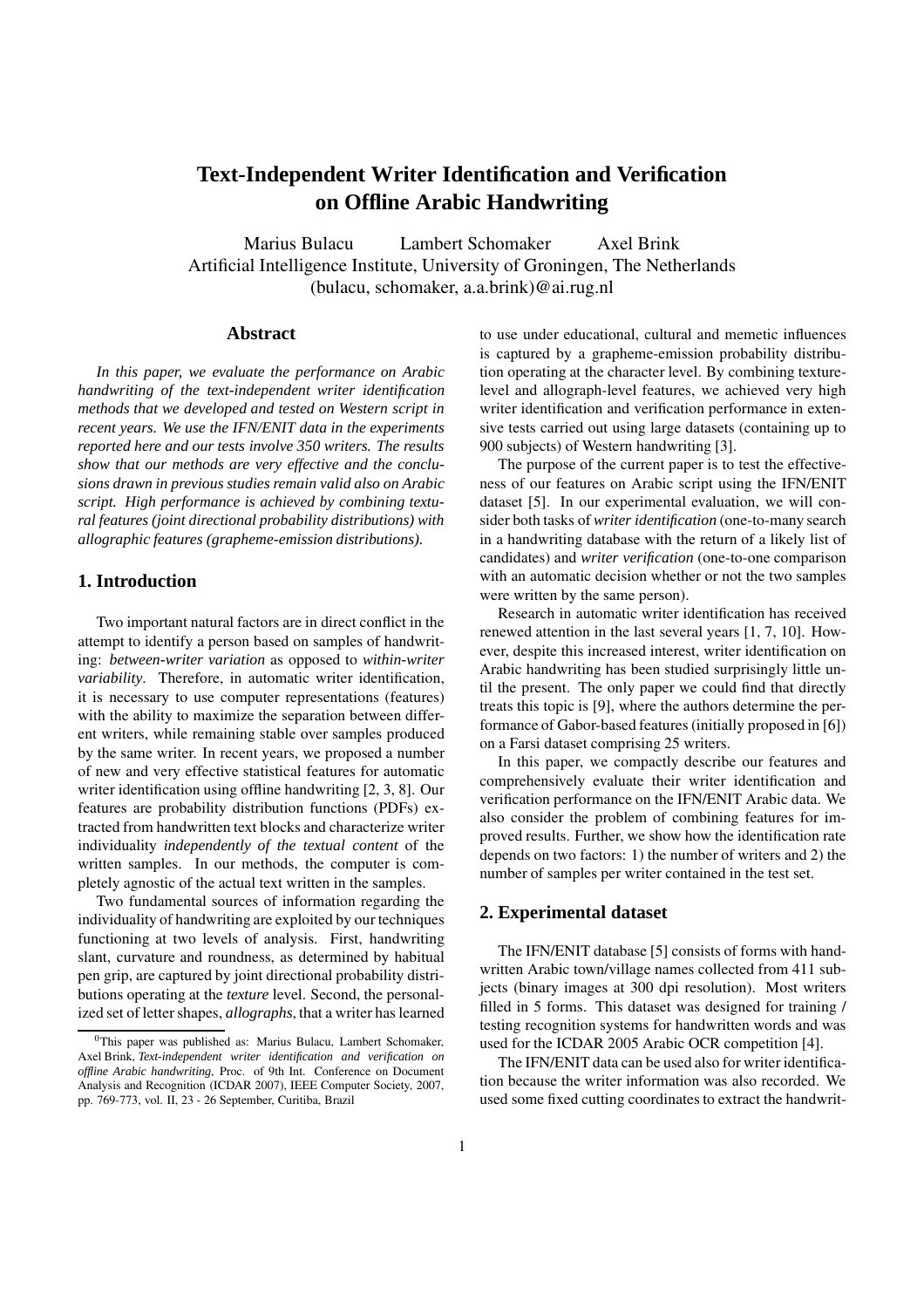**Table 1.** Overview of features and their dimensionalities.

|     | Feature                | Explanation                  | Dim |
|-----|------------------------|------------------------------|-----|
| fI  | $p(\phi)$              | <b>Contour-direction PDF</b> | 12  |
| f2  | $p(\phi_1, \phi_2)$    | Contour-hinge PDF            | 300 |
|     |                        | Direction co-occurrence PDFs |     |
| f3h | $p(\phi_1, \phi_3)$ h  | - horizontal run             | 144 |
| f3v | $p(\phi_1, \phi_3)$ v  | - vertical run               | 144 |
| f4  | p(g)                   | Grapheme emission PDF        | 400 |
|     |                        | Run-length on white PDFs     |     |
| f5h | $p(rl)$ h<br>$p(rl)$ v | - horizontal run             | 60  |
| f5v |                        | - vertical run               | 60  |

ing from the scanned forms. The text content is variable and the samples contain a limited amount of handwriting: only 12 names of Tunisian towns/villages. We have split the dataset into two parts. The handwriting from 61 writers was used to train the shape codebook used in our allographlevel method, as will be shown further. The largest part of the dataset, 350 writers with 5 samples per writer, was used in the writer identification and verification tests.

## **3. Feature extraction methods**

An overview of all features used in this paper is given in table 1. The term "feature" denotes a complete PDF (an entire vector of probabilities). We have designed features *f2*, *f3* and *f4*, while features *f1*, *f5* are classically known. Please refer to previous papers [3, 2, 8] for more details.

The primary binary images are processed by extracting the connected components and their inner and outer contours (using Moore's algorithm). Our methods work at two levels of analysis: the *texture level* and the *allograph level*.

#### 3.1. Textural features

In these features, the handwriting is merely seen as a texture described by some probability distributions computed from the image and capturing the distinctive visual appearance of the written samples.

The distribution of directions in handwriting provides useful information for writer identification. The directional PDF can be computed very fast using the contours by considering the orientation of local contour fragments determined by two contour pixels taken a certain distance apart (Fig. 1). As the algorithm runs over the contours, the angle that the analyzing fragment makes with the horizontal is computed using equation 1 and an angle histogram is built thereby. This histogram is then normalized to a probability distribution  $p(\phi)$  that constitutes the feature (*f1*) used in writer identification and verification.

$$
\phi = \arctan(\frac{y_{k+\epsilon} - y_k}{x_{k+\epsilon} - x_k})\tag{1}
$$



**Figure 1.** Schematic description for the feature extraction methods of directional and run-length PDFs.

In our implementation  $\epsilon = 5$  and this value was selected such that the length of the contour fragment is comparable to the thickness of the ink trace (6 pixels). The number of histogram bins spanning the interval  $0^{\circ}$  - 180 $^{\circ}$  was set to  $n = 12$  through experimentation. These settings will be used for all the directional features.

The directional PDF  $p(\phi)$  was our starting point in designing more complex and more effective features. In order to capture the curvature of the ink trace, which is very discriminatory between different writers, we designed the "hinge" feature. The central idea is to consider, not one, but two contour fragments attached at a common end pixel and then compute the joint PDF of the orientations of the two legs of the "contour-hinge" (Fig. 1). The feature  $p(\phi_1, \phi_2)$ is therefore a bivariate PDF capturing both the orientation and the curvature of contours.

Building upon the same idea of combining oriented contour fragments, we designed another feature: the directional co-occurrence PDF. For this feature, we consider the combinations of contour-angles occurring at the ends of runlengths on the background (Fig. 1). The joint PDF  $p(\phi_1, \phi_3)$ of the two contour-angles occurring at the ends of a white run-length captureslonger range correlations between script directions and gives a measure of the roundness of handwriting. Horizontal runs along the image rows generate *f3h* and vertical runs along the image columns generate *f3v*.

Run lengths are determined on the binary image taking into consideration either the black pixels (the ink) or the white pixels (the background). We consider the white runs that capture the regions enclosed inside letters and also the empty spaces between letters and words. There are two basic scanning methods: horizontal along the image rows (*f5h*) and vertical along the image columns (*f5v*). Similarly to the directional features presented above, the histogram of run lengths is normalized and interpreted as a PDF.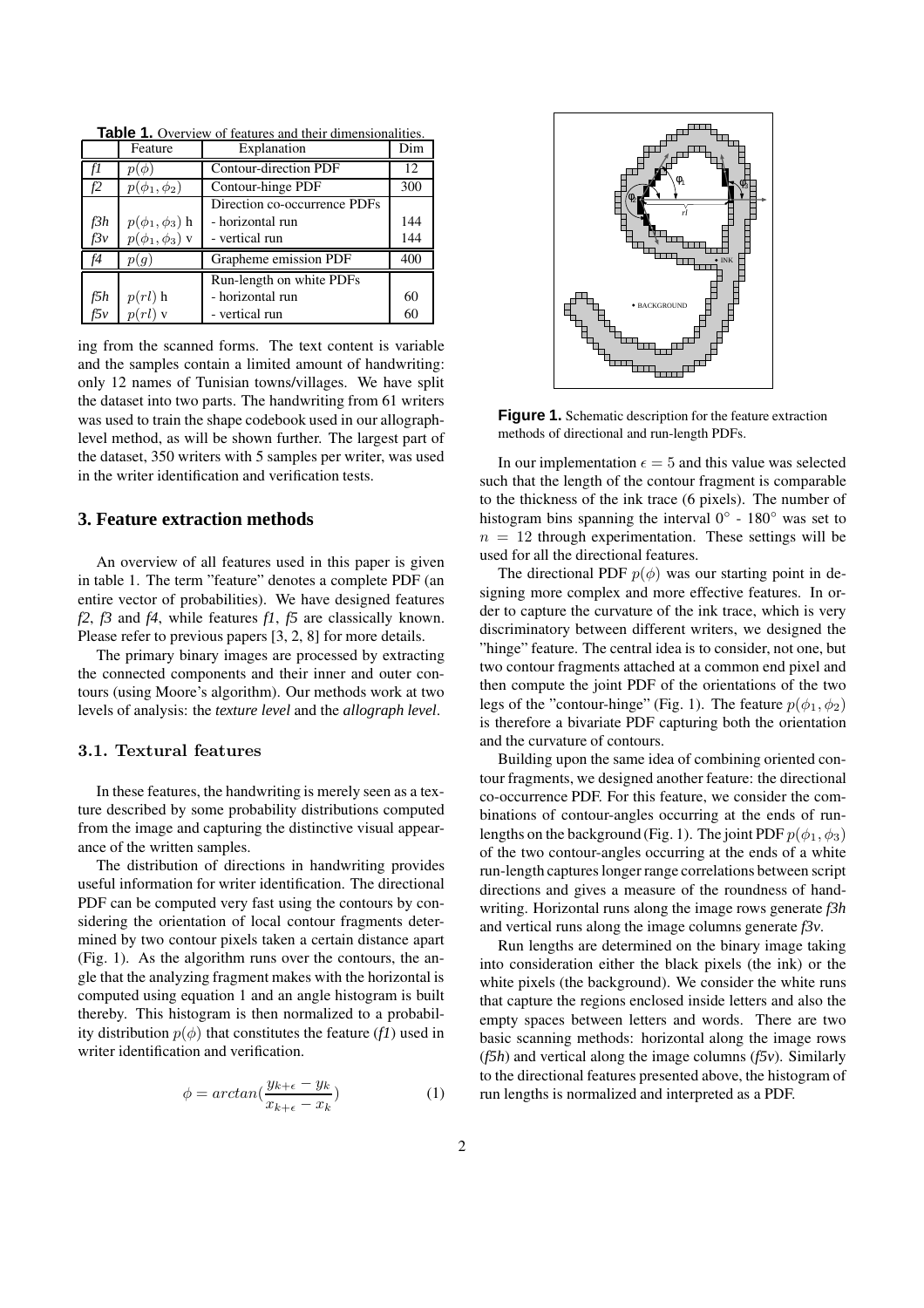

**Figure 2.** Shape codebook generated by k-means clustering and containing 400 Arabic graphemes.

#### 3.2. Allographic features

We assume that every writer is a stochastic generator of ink-blob shapes (graphemes) [8, 1]. The PDF of grapheme usage in a given sample is characteristic of each writer and is computed using a common shape codebook obtained by clustering [2]. To make this approach applicable to free-style handwriting (cursive and isolated), a segmentation method is used yielding graphemes (sub- or supraallographic fragments) that often will not overlap a whole character. This method involves three processing stages:

**1) Handwriting segmentation:** the ink is cut at the minima in the lower contour for which the distance to the upper contour is comparable to the ink-trace width. The graphemes are then extracted as connected components, followed by size normalization to 30x30 pixel bitmaps.

**2) Shape codebook generation:** clustering was applied to a training set containing 35k graphemes extracted from the handwriting of 61 writers. We will compare three clustering methods: k-means, Kohonen self-organizing maps (KSOM) 1D and 2D. The size of the codebook was set to 400 (20x20) shapes. This value was used also in our previous studies [2]. Fig. 2 shows the shape codebook generated by k-means clustering. The codebook graphemes act as prototype shapes representative for the types of shapes to be expected as a result of handwriting segmentation.

**3) Grapheme-usage PDF computation:** one bin is allocated to every grapheme in the codebook and a shape occurrence histogram is computed for every handwritten sample. For every ink fraglet extracted from a sample after segmentation, the nearest codebook grapheme  $q$  is found using Euclidean distance and this occurrence is counted into the corresponding histogram bin. The histogram is normalized to a PDF  $p(q)$  that acts as the writer descriptor.

The perfect segmentation of individual characters in free-style script is unachievable and this represents a fundamental problem for handwriting recognition. Nevertheless, the ink fraglets generated by our imperfect segmentation can still be effectively used for writer identification.



**Figure 3.** Feature fusion method: the distances generated by the individual features are averaged (using simple or weighted average) and the result is then used in writer identification and verification.

# **4. Feature matching and fusion for writer identification and verification**

*Writer identification* is performed using nearestneighbor classification in a "leave-one-out" strategy: one sample is chosen as the query and all the other samples from the test set (350 x 5 - 1 = 1749) are ordered with increasing distance from the query, using a selected feature. Ideally the first ranked (Top-1) sample should be one of the other 4 samples produced by the writer of the query. If a longer hit list is considered (Top-10) the chance of finding the correct writer increases with the list size. The  $\chi^2$  distance is used in matching the individual features. This represents a natural choice for our PDFs and also it performed best in our tests.

*Writer verification* is performed in the classical Neyman-Pearson framework of statistical decision theory. By varying the decision threshold, Receiver Operating Characteristic (ROC) curves are computed for all features. The Equal Error Rate (EER) is used to quantify in a single number the writer verification performance.

The considered features capture different aspects of handwriting individuality and operate at different scales. Combining features yields improved performance. In our feature combination scheme, the final unique distance between any two handwritten samples is computed as the average (simple or weighted) of the distances due to the individual features participating in the combination (Fig. 3). In feature combinations, Hamming distance performed best.

## **5. Results**

Table 2 gives the writer identification and verification performance of the individual features considered here. The best performing feature is the contour-hinge PDF (feature *f2*: Top-1 82%, Top-10 97%, EER 7.5%), followed by the grapheme PDF (feature *f4*: Top-1 60%, Top-10 90%, EER 11.0%). The same performance is achieved by the three clustering methods (kmeans, ksom1D and ksom2D) used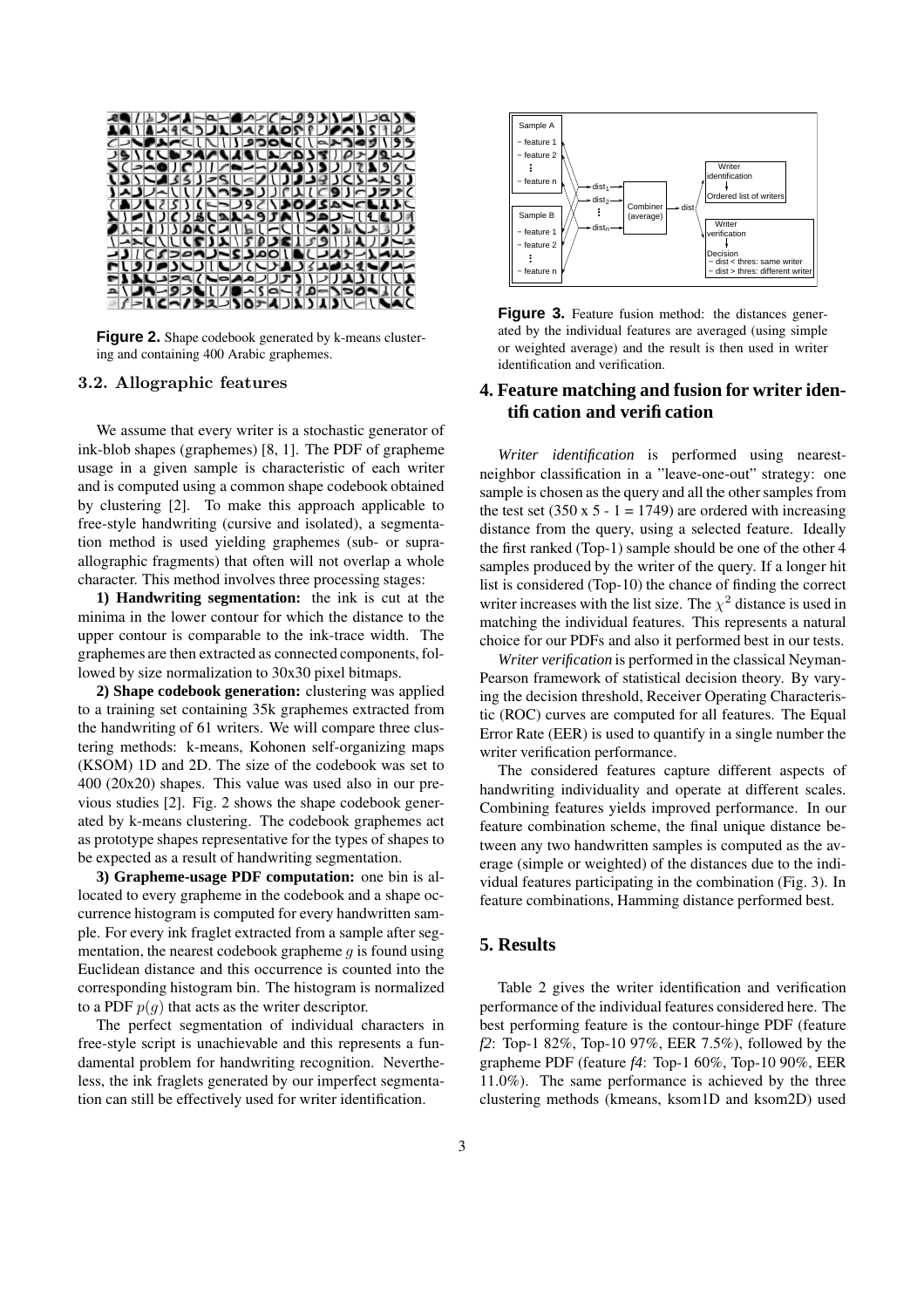| teatures are explained in Table 1. |                        |                |          |              |  |  |
|------------------------------------|------------------------|----------------|----------|--------------|--|--|
|                                    | Feature                | Identification |          | Verification |  |  |
|                                    |                        | Top 1          | Top $10$ | EER          |  |  |
| fI                                 | $p(\phi)$              | 31             | 70       | 14.4         |  |  |
| f2                                 | $p(\phi_1, \phi_2)$    | 82             | 97       | 7.5          |  |  |
| $f3h$<br>$f3v$                     | $p(\phi_1, \phi_3)$ h. | 38             | 75       | 17.3         |  |  |
|                                    | $p(\phi_1, \phi_3)$ v. | 39             | 74       | 15.6         |  |  |
|                                    | - kmeans               | 61             | 89       | 11.0         |  |  |
| f4                                 | $p(g)$ - ksom 1D       | 60             | 89       | 11.3         |  |  |
|                                    | - ksom2D               | 59             | 90       | 11.1         |  |  |
|                                    | h.                     | 3              | 19       | 29.4         |  |  |

**Table 2.** Writer identification and verification performance of individual features on the IFN/ENIT dataset of Arabic handwriting (350 writers, 5 samples per writer). The features are explained in Table 1.

for generating the grapheme codebook. This behavior was observed previously in our studies on Western script [2].

*f5v p(rl)* v. **3** 19 29.6

The angle combination features *f2*, *f3h* and *f3v* perform better than the basic directional PDF *f1*. We obtain thus a confirmation also on Arabic script that joint PDFs capture more individuality information from the handwriting. Despite their higher dimensionality, reliable probability estimates can be obtained from samples containing a reduced amount of ink, this being the case in the IFN/ENIT set.

The run length PDFs have the worst performance among the considered features. Nevertheless, they provide additional information that will used in feature combinations.

The features studied in the paper can be grouped into 3 broad categories (see table 1): contour-based directional PDFs (*f1*, *f2*, *f3h*, *f3v*), grapheme emission PDF (*f4*) and run-length PDFs (*f5h*, *f5v*). We analyzed combinations of features within and between these broad feature groups. As stated earlier, feature fusion is performed by distance averaging. Assigning distinct weights to the different features participating in the combination yielded significant performance improvements only for the combination *f2* & *f4*. For the other combinations, we preferred simplicity / robustness and used plain distance averaging.



**Figure 4.** Top-1 identification rate vs. number of samples per writer contained in the dataset.

| iance of reature combinations on the IFTV/ENTT dataset |                       |                   |              |  |  |  |
|--------------------------------------------------------|-----------------------|-------------------|--------------|--|--|--|
| Feature                                                | <b>Identification</b> |                   | Verification |  |  |  |
| combination                                            | Top 1                 | Top <sub>10</sub> | EER          |  |  |  |
| $f3$ : $f3h$ & $f3v$                                   | 58                    | 87                | 12.4         |  |  |  |
| $f5$ : $f5h$ & $f5v$                                   | 10                    | 38                | 23.3         |  |  |  |
| fl & $f4$                                              | 71                    | 94                | 7.6          |  |  |  |
| f1 & f5                                                | 41                    | 81                | 13.3         |  |  |  |
| f2 & f4                                                | 86                    | 98                | 5.6          |  |  |  |
| f3 & f4                                                | 80                    | 97                | 7.4          |  |  |  |
| $f3$ & $f5$                                            | 63                    | 91                | 11.1         |  |  |  |
| f4 & f5                                                | 69                    | 93                | 10.1         |  |  |  |

**Table 3.** Writer identification and verification performance of feature combinations on the IFN/ENIT dat

Features *f3* and *f5* (first two rows of table 3) are obtained by combining the two orthogonal directions of scanning the input image. They perform markedly better compared to their single horizontal or vertical counterparts.

*f1* & *f4* & *f5* 76 96 7.5 *f2* & *f4* & *f5* 88 99 5.8 *f3* & *f4* & *f5* 84 98 7.5

The experiments showed that improvements are obtained by combining features from different feature groups (see table 3). The best performing feature combination fuses directional, grapheme and run-length information yielding identification rates of Top-1 88% and Top-10 99% with an EER around 5-6% in verification.

Figure 4 shows how identification rate depends on the number of samples per writer: as every writer has more enrolled samples, the chance of a correct hit increases, despite the fact that the number of distractors involved in our leaveone-out test also has increased. The returns in performance are however diminishing for every new sample added.

Figure 5 shows the identification rate as a function of the number of writers involved in the test. Naturally, the identification rate decreases as the number of writers grows. However, the decline is not severe for the feature combination *f2* & *f4* & *f5*: Top-1 identification rate drops by  $\sim$  2.5% for every doubling of the number of writers in the dataset.



**Figure 5.** Top-1 identification rate vs. number of writers contained in the test. For every size of the writer set, the results are averaged over fifty random draws.